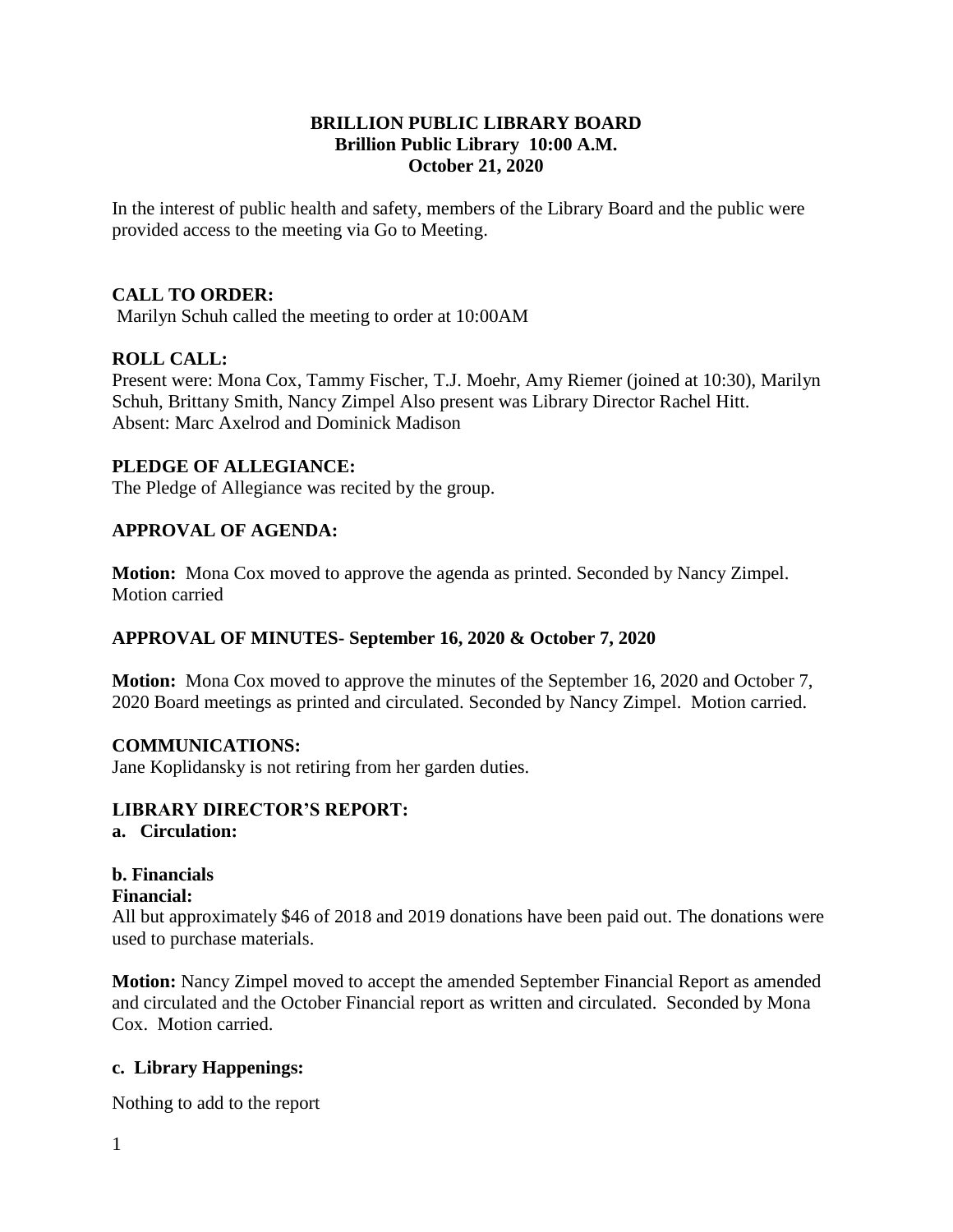# **Automation/Technology**

**Shared System/LARS:** 

A purchase recommendation link has been added to the library catalog. The information security training being provided through MCLS will begin in November 2 for all adult staff.

## **Technology updates:**

Outdoor Wi-FI router to be discussed under COVID-19 services.

## **BUILDING AND GROUNDS MAINTENANCE**

## **Building security**

Two master keys were issued to the Boy Scouts (Chris Brandt and one to a Cub Scout leader in the 90's) without any documentation to track the distribution. This was tabled until after the policy discussions in new business.

## **Any Building and grounds issues**

Acoustic ceiling tiles were ordered but the product was damaged prior to delivery. Tiles were reordered.

## **Ongoing program updates**

Trail Tales concluded on October 11. Since the BNC was closed to public, we do not have an accurate count of those who attended. Based on the number of cars and visitors during the hours the naturalist was present, it was well attended.

## **LIBRARY PROGRAMS**

Digital Book Groups started.

## **TRUSTEE TRAINING**

The topic was the model for purchasing and lending digital materials.

Rachel will share a link for a trustee training series provided by IFLS called Trustees Supporting Library Directors. There are four sessions. All will be recorded. The Board members agreed to listen to Part 3 which is titled Connecting the Library and Community. This will be discussed during the December Board Meeting.

## **MANITOWOC-CALUMET LIBRARY SYSTEM**

As of 10/19, Kiel Public Library is the only library in the system that is open to the public.

## **HOLIDAY HOURS**

Thursday, December 24-Saturday, December 26 CLOSED Monday, December 28-Wednesday, December 30 12:00-5:30 Thursday December 31- Friday, January 1 CLOSED

**Motion:** Mona Cox moved to approve the 2020 holiday hours as written and circulated. Seconded by Nancy Zimpel. Motion carried.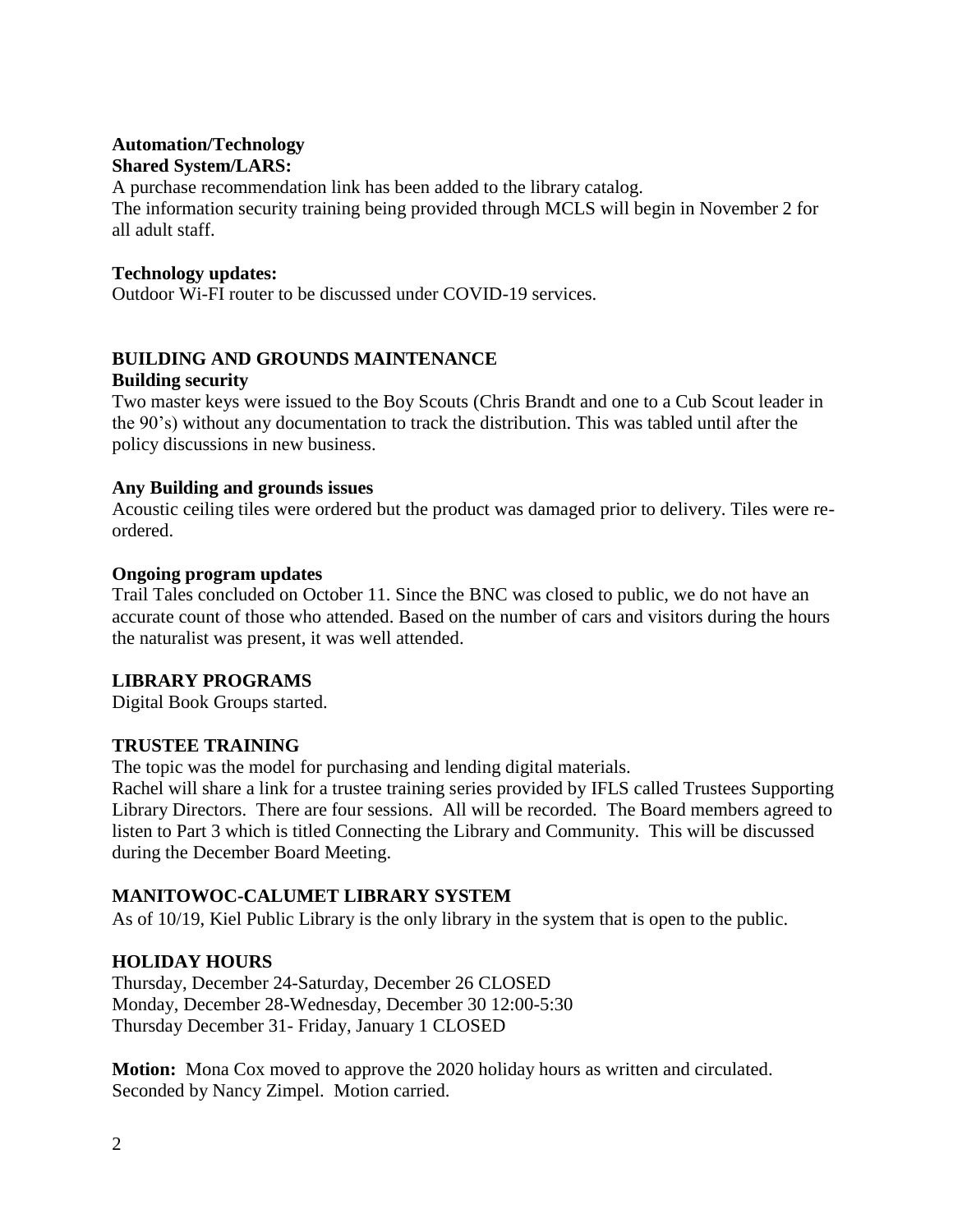## **COVID-19 LIBRARY SERVICES**

The DPI provided a recommendation for a new quarantine period of 24 hours. All materials returned to the library and received via the delivery will be quarantined for 24 hours instead of 96 hours.

The number of positive cases and active cases has continued to increase since the board reduced services. Rachel does not recommend altering library services at this time.

CARES Grant funds will be used by MCLS to purchase an outdoor wi-fi router for Brillion. Grant funds will cover \$1,031.12 of the \$1,331.37 to purchase the unit. There are additional costs including a mounting bracket (\$150) and installation. No motion was made as these costs will come out of the operating budget.

## **LIBRARY BUDGET 2021**

No action required.

## **STRATEGIC PLAN UPDATE**

COVID-19 has directly halted progress on goals such as the feasibility student and lessened the priority level of goals tied to the feasibility study, such as those connected to establishing a library foundation.

## **2020 LIBRARY GOALS**

The time required to develop new policies has delayed progress on reviewing and updating current policies. Tentatively, Rachel plans to review the other policies under Facility/Equipment Use yet this year but may not complete six.

#### **NEW BUSINESS USE OF FACILITIES POLICY Meeting Room Use Policy**

The board reviewed the proposed policy and provided feedback for revisions to be presented next month.

## **Storage Space**

Storage space does not necessarily require a policy, but the library board was called upon to determine terms of use.

## **Keys**

Discussion included the need for a justifiable reason to give an outside person/group a key and that Board approval should be required. The cost to rekey all locks is approx \$1700.

The above New Business Items will be on the November agenda.

## **FINE FREE POLICY**

A draft policy was provided to solicit feedback and guidance. An updated draft will be presented next month for board consideration.